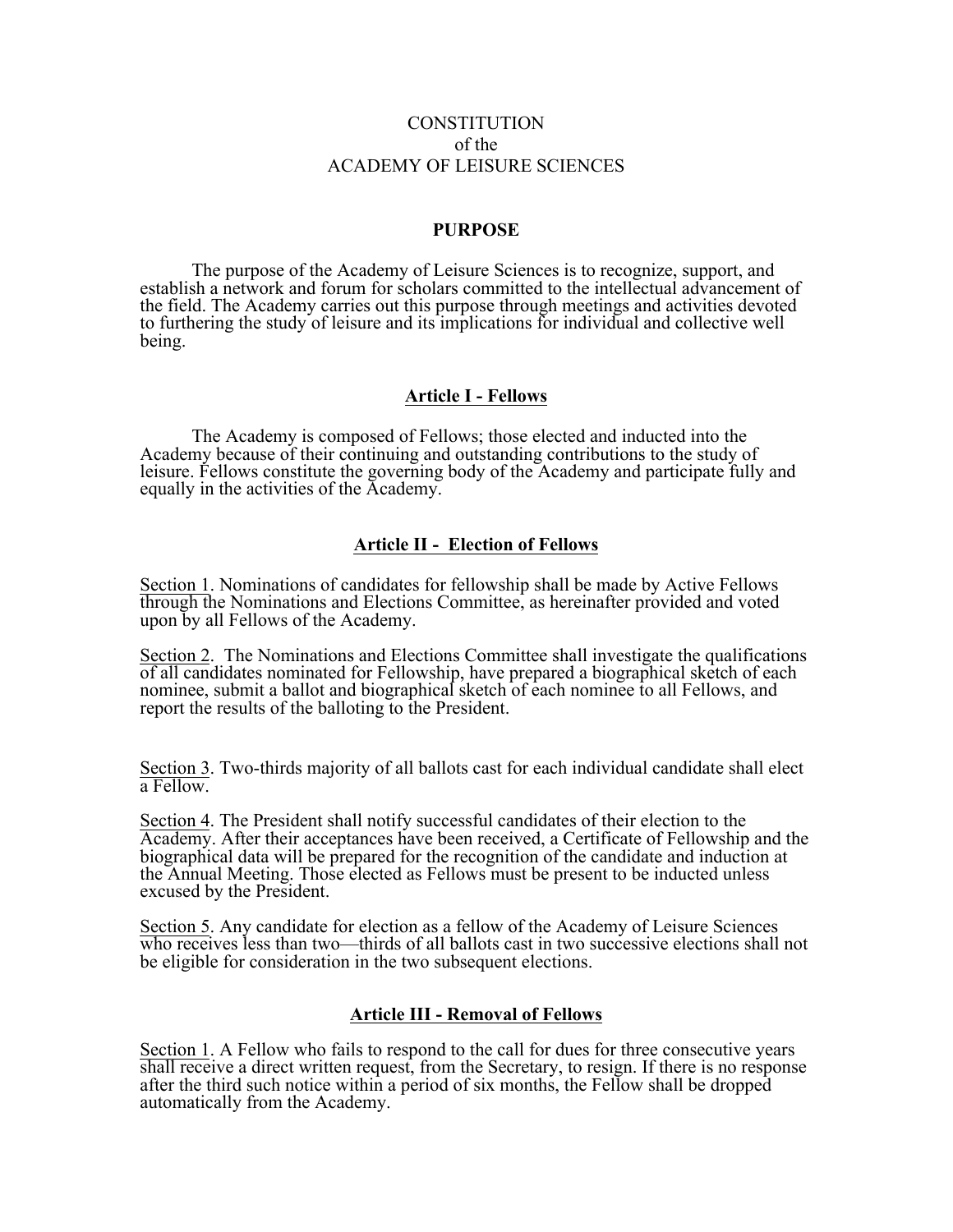### **Article IV - Officers: Election and Duties**

Section 1. The Officers of the Academy shall consist of the Past-President, President, President—Elect, Secretary—Treasurer, and Historian.

The President—Elect, Secretary Treasurer, and Historian shall be elected by mail ballot prior to the annual meeting.

Section 2. The Officers constitute the Executive Committee of the Academy and, in the interim between business meetings, act on the Academy's behalf. Should the officers determine that it is necessary to postpone or forego the Annual Meeting in any calendar year, as prescribed in Article V, the Officers shall continue with their duties until their successors are duly elected.

Section 3. All votes by Active Fellows for Officers and Members of the Nominations and Elections Committee shall be cast by mail ballot. A majority shall signify election provided a quorum of ballots is returned. If no candidate receives a majority, a second ballot shall be held between the candidates receiving the highest number of votes. Ballots must be returned to the designated member of the Nominations and Elections Committee by

the deadline established by the committee, but not less than two (2) weeks before the Annual Meeting, in order to be counted.

Section 4. The President-Elect and other in-coming Officers and Committee Members shall assume their duties at the close of the Annual Meeting.

Section 5. The President shall call and preside at all meetings of the Academy; appoint all Committees except the Nominations and Elections Committee; notify successful candidates of their election as Fellows, Officers, or Committee members; preside at the induction of elected Fellows; represent the Academy in professional affairs with other organizations or groups; authorize the payment of bills properly incumbent upon the Academy; perform such other functions, in concert with the Executive Committee, as may be legally delegated by the Active Fellows or assumed to further the avowed interest of the Academy.

Section 6. The President-Elect shall act for the President if absent, and perform such other duties as may be properly delegated by the President. The Past-President shall serve on the Nominations and Elections Committee.

Section 7. The Secretary—Treasurer shall transcribe the minutes of Academy meetings; notify the Fellows of all meetings at least thirty (30) days in advance; maintain an accurate roll of all Active Fellows; correspond with Fellows and others in the promotion of Academy affairs; collect dues and fees; maintain the financial accounts in accordance with approved budgetary practice; pay accounts properly charged against the Academy as authorized with this office. The books of the Treasurer shall be declared closed on October 30, making the fiscal year November 1 through October 30.

Section 8. The Historian shall maintain an accurate and current chronological record of important Academy documents, events and biographies of the Fellows; organize and regularly update Academy Archives; prepare Certificates of Fellowship for newly elected fellows; assist the President in formally inducting new members; coordinate revisions to the Constitution; propose and present memorials.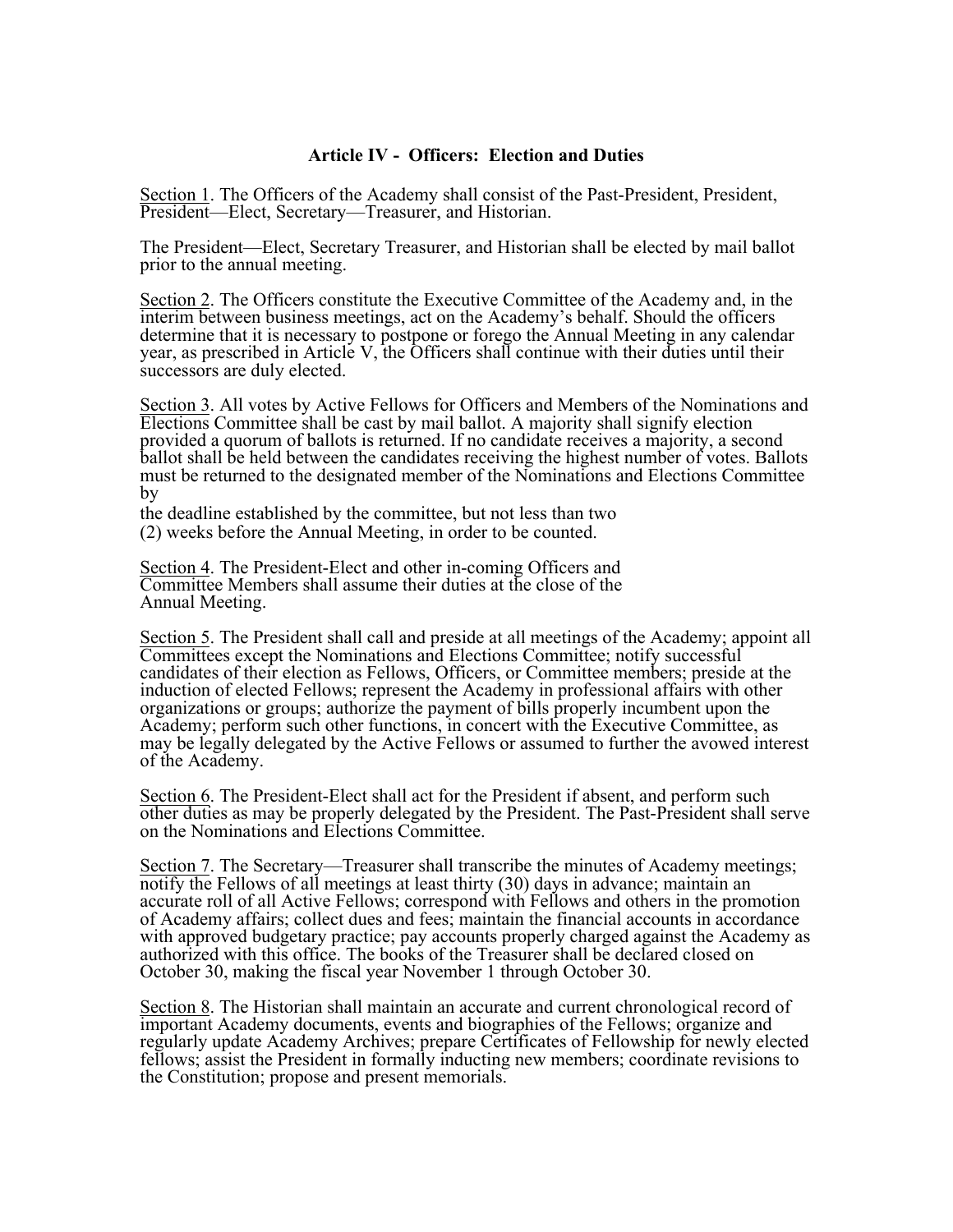Section 9. The President-Elect and Secretary-Treasurer shall be elected annually. The term for Historian shall be three years.

Section 10. Nominees for office must agree to serve, if elected, and must attend the Annual Meetings during their term of office.

Section 11. In case of incapacitation of any elected officer, the President will appoint another Fellow to complete the term of office of that person. In case of the incapacity of the President while in office, the President-Elect shall assume that office.

## **Article V - Meetings and Business**

Section 1. The Academy shall hold an Annual Meeting. The Annual Meeting will consist of a business session in addition to discussions, addresses, and reports directed toward understanding leisure.

Section 2. Special meetings may be called at the discretion of the Executive Committee or upon written petition to the President signed by twenty (20) Active Fellows.

Section 3. All meetings of the Academy, both annual and special, shall be called by the President. The Secretary-Treasurer shall notify the Fellows not less than thirty (30) days in advance of each duly called meeting.

Section 4. Academy affairs are transacted at the Annual Meeting by a quorum (one-third Fellows shall constitute a quorum). Between meetings, Academy affairs are transacted by the Executive Committee or by mail ballot. Except where specifically indicated otherwise, Robert's Rules of Order shall govern the business activities of the Academy.

# **Article VI - Committees**

Section 1. The Academy recognizes three (3) types of Committees - the Executive Committee, Standing Committees and President' s Committees.

Section 2. A Standing Committee represents a group of Fellows duly elected or appointed to conduct a continuous or reasonably permanent function of the Academy.

Section 3. A President's Committee represents a group of Fellows duly appointed to perform a temporary service to the Academy.

Section 4. The Academy has three (3) Standing Committees: (a) Nominations and Elections, (b) Emerging Scholars, (c) Programs.

Section 5. The Nominations and Elections Committee is elected annually by the membership. The Emerging Scholars and Program Committees shall be appointed by the President, have a rotating membership, and conduct their affairs in keeping with the Committee's charge and mandate.

Section 6. The President's Committees shall be appointed by the President, and they shall cease to exist with his/her termination of office.

# **Article VII - Fees**

Section 1. All Fellows pay yearly dues except for Fellows who are retired from their paid